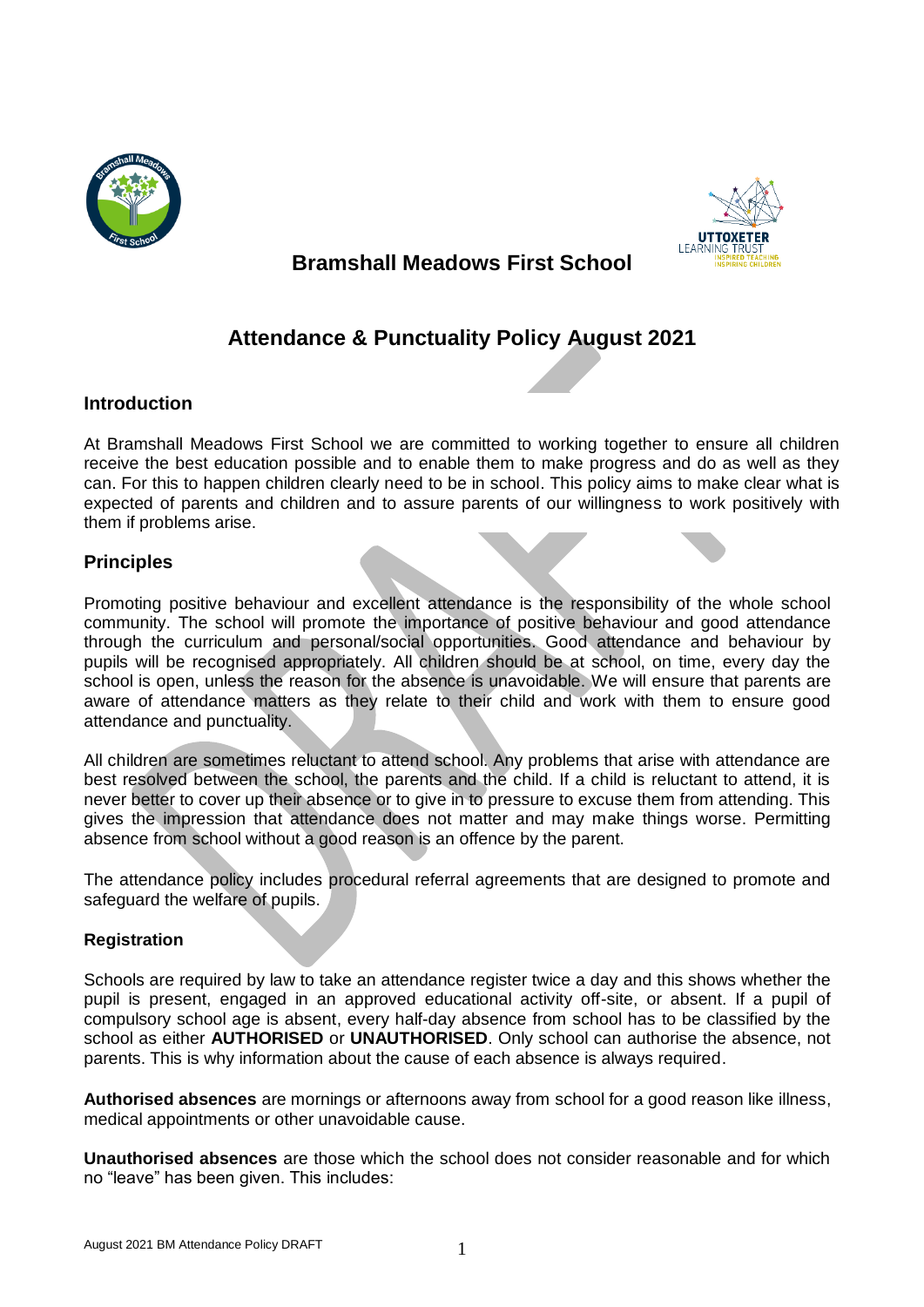- parents keeping children off from school unnecessarily
- truancy before or during the school day
- absences which have never been properly explained
- children who arrive to school after the close of the register
- school refusal
- holidays taken during term time that have not been authorised by the Headteacher

When completing the register, school follow the DFE school attendance guidance to determine which relevant code to use;<https://www.gov.uk/government/publications/school-attendance>

The register will be taken twice a day, at the start of the morning and the afternoon.

## **Morning registration;**

The morning register is taken at 9.00am Children arriving after the register has been taken but before 9.15am are recorded as late – L.

Registration closes at 9.15am. Children arriving at school after this time are "late - after registration closes" and this will be recorded as an unauthorised absence unless there is an acceptable reason for the lateness – U.

## **Afternoon registration;**

The afternoon register is taken at 1.00 pm.

If lateness is a cause for concern, the following procedures will be followed;

- 1. Parents will receive a letter informing of the concern
- 2. The Education Welfare Officer (EWO) from VIP (Visionary Individual Pathway) Education will contact Parents to further discuss and offer support and advice to improve punctuality
- 3. Parents will be invited to a meeting with the EWO. The discussion held will be documented by the EWO and an action plan to improve school attendance will be devised with Parents and the pupil during the meeting and a review date set if needed.
- 4. If no improvement is seen, the school may follow Staffordshire County Councils Code of Conduct for issuing penalty notices for persistent lateness. More information can be found at;<https://www.staffordshire.gov.uk/Education/Education-welfare/Attendance.aspx>

#### **Absence**

Parents whose children are experiencing difficulties should contact the school at an early stage and work together with the staff in resolving any problems. This is nearly always successful. Alternatively, parents or pupils may wish to contact the Education Welfare Officer (EWO) from VIP Education themselves to ask for help or information. They are independent of the school and will give impartial advice. Their telephone number is available from the school office.

If a child is absent from school, we ask parents to:

- Contact the school office by 9.15am on the first morning of absence
- Send in a letter/email explaining the reason for absence when the child returns to school
- Reply promptly to any request or inquiry concerning an absence

If parents do not contact the school on the morning of the first day of absence, a member of the administration staff will try to contact them to find out the reason for absence. This ensures that the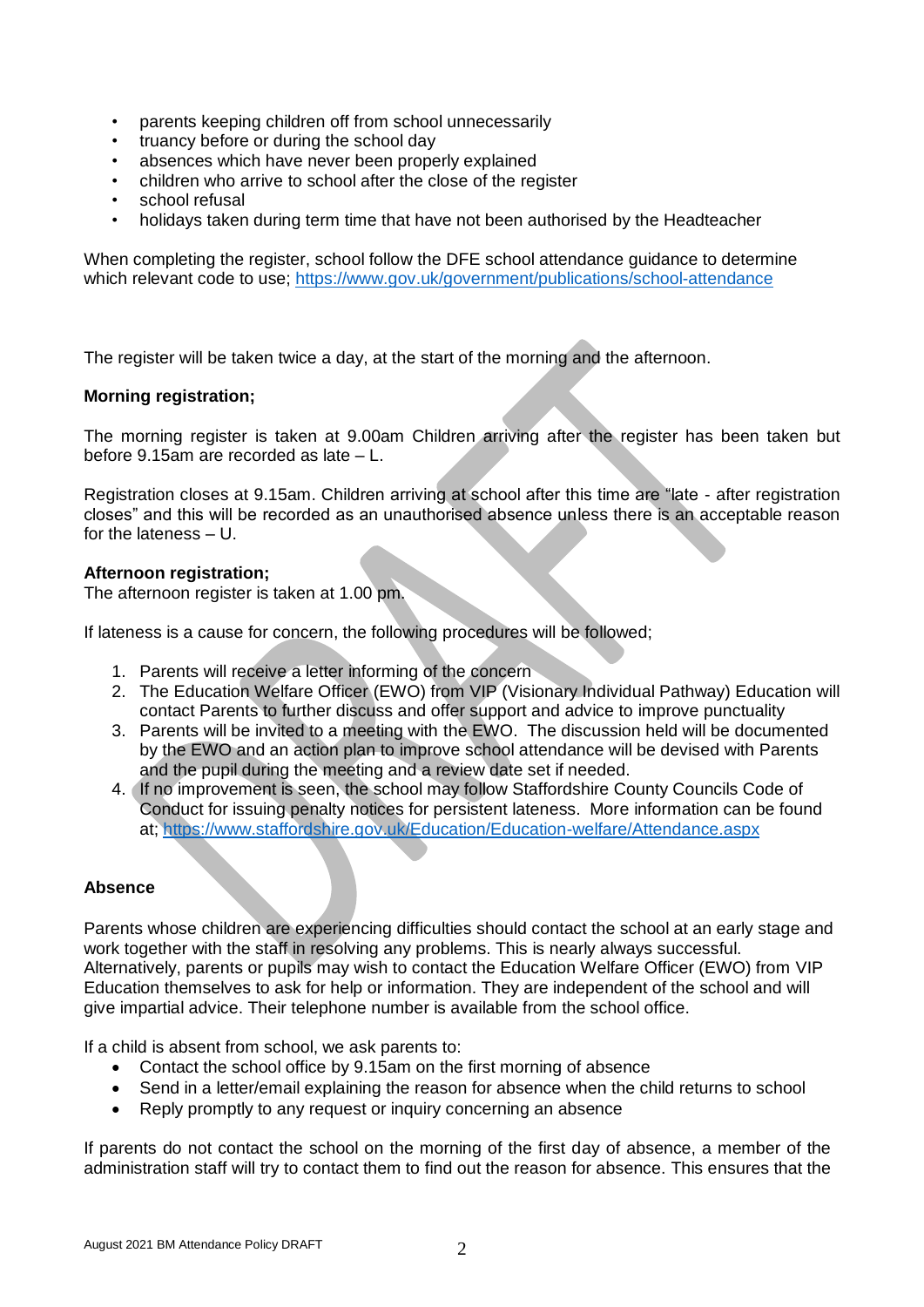parent is aware their child is not in school enabling the parent, where necessary, to establish that their child is safe. If a reason for absence is not known by 9.30am school will request the EWO from VIP Education to establish contact either by telephone, text message or a home visit may be completed.

A reason for a period of absence is always required. The school will contact parents who have not offered a reason and after a two week period, will mark the absence as unauthorised if no suitable reason is provided.

## **Children Missing in Education**

Schools have a duty by law to refer any absence of 20 days or more to Staffordshire County Council's Children Missing in Education department where they have been unable to make contact with the parent/child or have general concerns about the absence.

In order to avoid any referrals, parents are requested to inform the school if they are moving house/area or country and to provide a forwarding address, contact number and the name of new school if known.

## **Medical Absence**

Schools have the responsibility to decide whether an absence can be authorised on medical grounds. In a few cases parents may be asked to provide evidence that their child is too unwell to attend school by providing a note from a medical professional. If the school has concerns about the level of medical absence that a pupil has incurred they will contact the parents/carers to discuss it further and to find out whether their GP or other health professional has been contacted.

If attendance does not improve the school may request parents seek a note of explanation from the relevant health professional or may involve the school nurse. If despite the request for the note of explanation, no note is forthcoming, school may not be able to authorise absences unless satisfactory medical evidence is provided to support the pupil's inability to attend school.

# **Long term medical absence**

The school follow the procedures set out by Staffordshire County Council "Children who are missing Education due to Health/Medical Needs" More information can be found at; <https://www.staffordshireconnects.info/kb5/staffordshire/directory/advice.page?id=cwhbuUNF4cc>

# **Medical and Dental Appointments**

We expect parents to make medical and dental appointments for their children before or after school or during the school holidays whenever possible. If this is not possible then confirmation of the appointment will be required prior to authorising the absence. Children are expected to attend school prior to the appointment and parents expected to return their children to the school following the appointment whenever possible.

#### **Requests for leave of absence**

Leave of absence requests, including holiday leave requests, may only be granted in exceptional circumstances.

If a parent wishes to request leave for their child for any reason they must apply in advance and in writing using the leave of absence request form which can be found on the school website or obtained from the school office. Where a child does not reside with both parents, it is the responsibility of the parent making the request to inform the other parent. The school will send a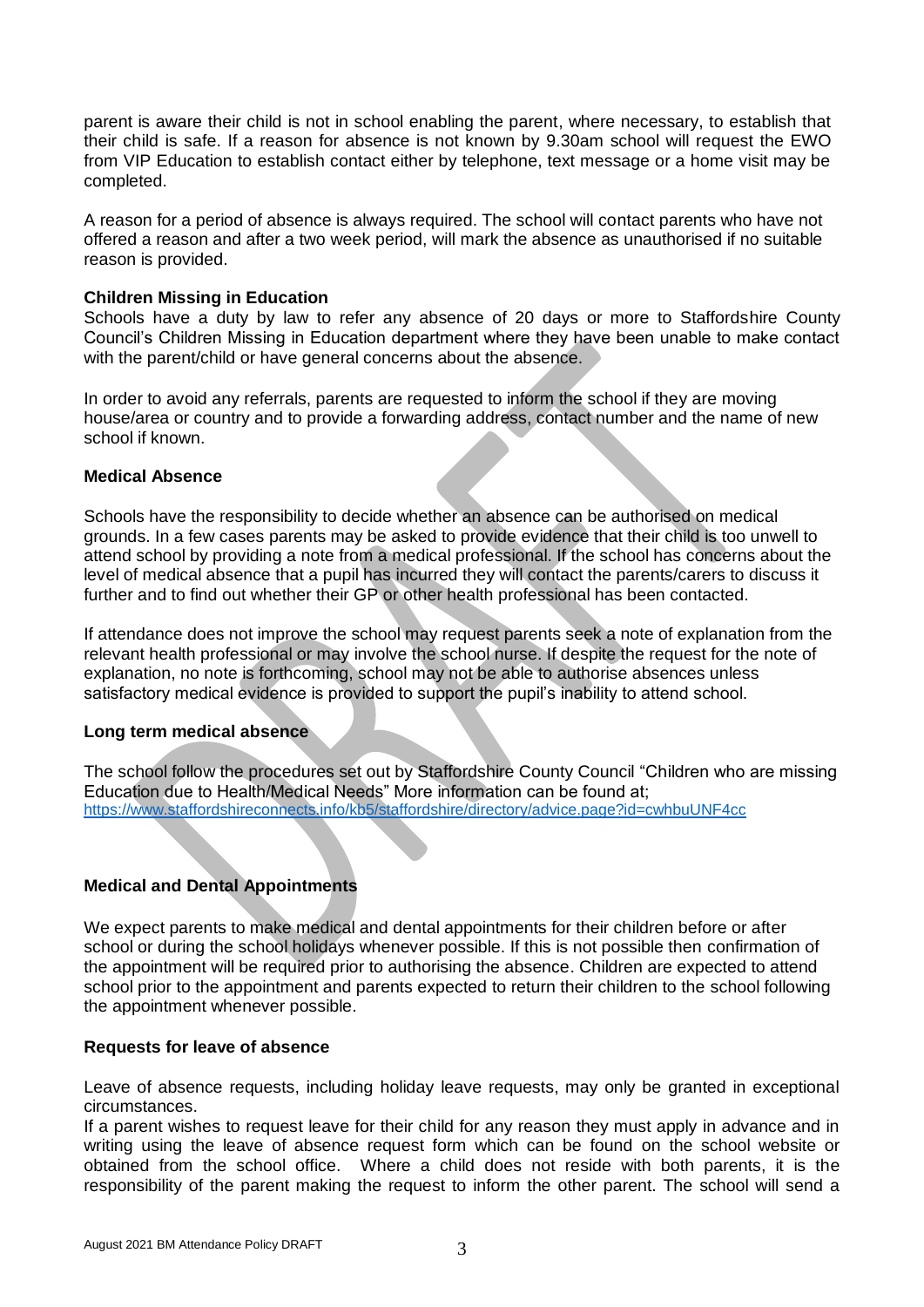reply to both parents.

If a request for leave has not been received and we have reason to believe a pupil is on holiday, a letter will be sent to Parents requesting medical evidence. If no medical evidence can be provided the absence may be coded as unauthorised and a penalty notice request sent to the Local Authority. Parents will also be requested to attend a meeting with the Education Welfare Officer.

# **Rewarding good school attendance**

At the end of each term, the Headteacher sends a Congratulations Certificate to the home address of each pupil who has achieved 100% attendance for that term.

## **Monitoring attendance and lateness**

The school aims to achieve at least 96% attendance each year. To help with this, we monitor attendance regularly. The school has established a system for monitoring attendance and lateness, the purpose and aims of which are as follows:

- To improve the overall percentage of attendance and improve pupils' punctuality at school.
- To make attendance and punctuality a high priority for all those associated with the school including pupils, parents, staff and governors.
- To provide support, advice and guidance to parents and pupils.
- To develop a systematic approach to gathering and analysing attendance and punctuality related data.
- To develop and implement an effective system of communication between school and home.
- To reward good attendance and punctuality.
- To work effectively with the Local Authority and other agencies that support attendance and punctuality

Our Independent Education Welfare Officer from VIP Education regularly monitors children's attendance that fall below the school's annual attendance target. Where there appears to be a particular problem with attendance, the following procedures are applied;

- A letter is sent to Parents informing them of a decline in school attendance and the need for this to improve due to the impact on the pupil's education
- If school attendance continues to decline, a further concern letter is sent to Parents
- If still no improvement seen, Parents and pupils will be invited into a meeting with the Education Welfare Officer to discuss the concerns and to offer support around any possible barriers or problems at home or at school which may be contributing to poor school attendance. The discussion held will be documented by the EWO and an action plan to improve school attendance will be devised with Parents and pupil during the meeting and a review date set if needed.
- If school attendance does not improve, the school may follow Staffordshire County Councils Code of Conduct for issuing penalty notice. More information can be found at; <https://www.staffordshire.gov.uk/education/welfareservice/Attendance/home.aspx>

#### **Circumstances where a Penalty Notice may be issued**

Parents/carers have the legal responsibility to ensure that their children attend school regularly and on time, properly dressed, with the correct equipment and ready to learn. Parents may be prosecuted if a child does not attend school regularly and punctually. This will be done under the 1996 Education Act, Section 444. It aims to ensure that parents carry out their duty to secure suitable education for their children. If a child is in the care of foster carers or in a residential home, it is important that the carers recognise their parenting role where attendance to school is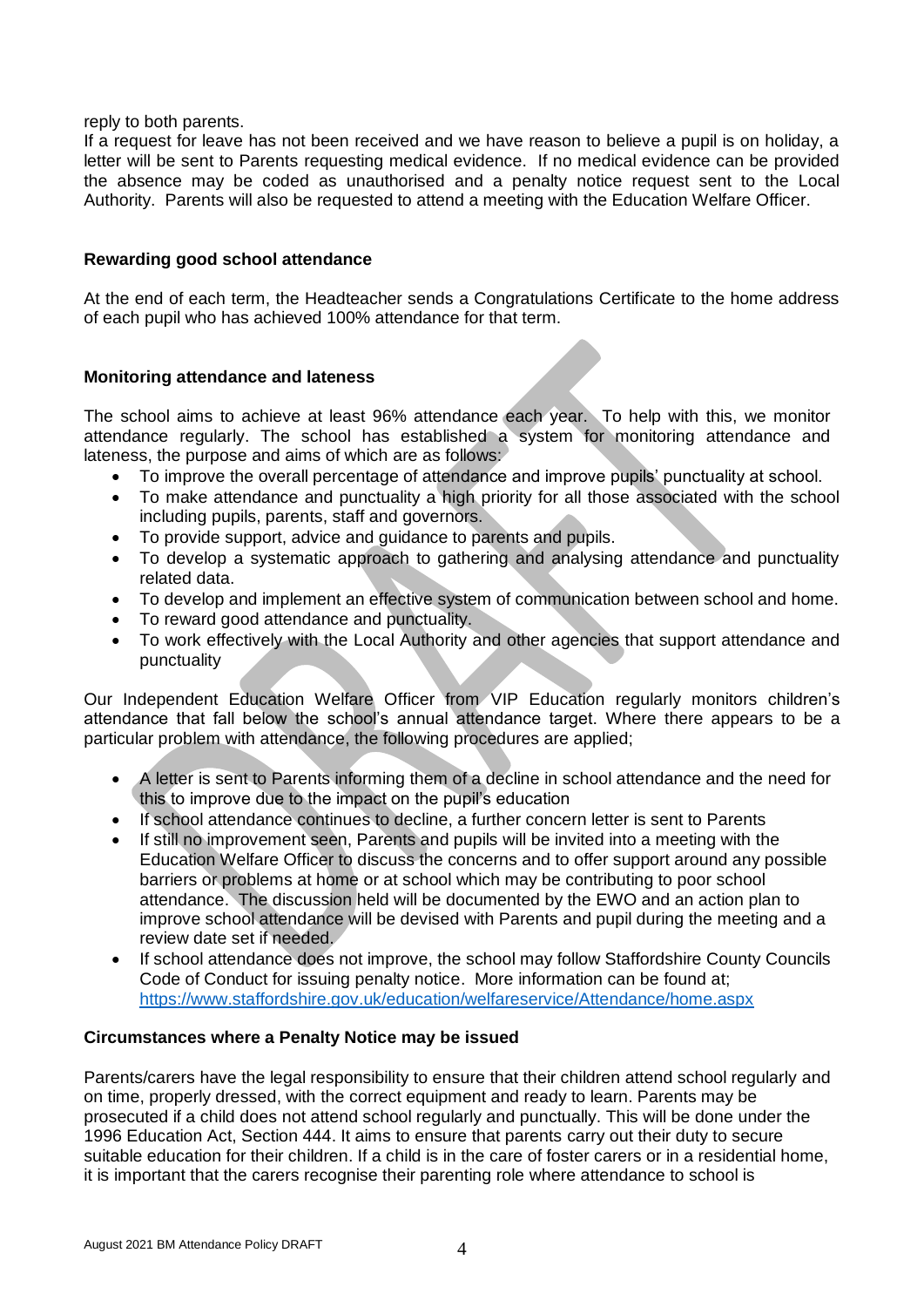concerned. They will be supported by close co-operation between the school, education welfare services and social services where such a child's attendance is irregular.

Penalty Notices may be considered appropriate if one of the following criteria is met:

- There is unauthorised persistent absence. "Persistent" means at least 20 sessions of unauthorised absence over a period of twelve school weeks, excluding holidays. These absences do not need to be consecutive.
- There is a period of absence not authorised by the head teacher or in excess of the period authorised by the head teacher.(e.g. family holiday)
- Persistent late arrival at school, i.e. after the register has closed. "Persistent" means at least 10 sessions of unauthorised late arrival over a period of 12 school weeks, excluding holidays. These late episodes do not need to be consecutive.
- The presence of an excluded child in a public place at any time during school hours in that child's first five days of exclusion. An "excluded child" is one who has been excluded from school for a given period under the Education and Inspections Act 2006.
- A Penalty Notice will not be issued in respect of children in the care of the LA with whom other interventions will be used.

A session is equivalent to half a day in school.

# **Other conditions**

- There will be no limit on the times a Penalty Notice for unauthorised leave of absence can be used in an academic year.
- In cases where there is more than one pupil in a family with unauthorised absences, Penalty Notices may be issued for more than one child
- Use of a Penalty Notice or formal warning of a Penalty Notice for unauthorised persistent absence / lateness will be restricted to one notice/ warning per parent of a pupil per academic year.

As part of this process the parent(s) will first be issued with a 20 day notice period, clearly advising that if unauthorised absence / lateness occurs in this 20 day period, a Penalty Notice may be issued. This is to allow the parents a further period to address their child's irregular attendance by working with the school or other agencies. It is part of a scaled approach and affords the parents an opportunity to avoid receiving a penalty notice. This is seen as good practice and integral to a proportionate response.

Therefore, the process is as follows:

- School completes and signs a penalty notice request form**.**
- School provides the pupils attendance registration certificate signed by the Head teacher / Principal – or their nominated deputy – confirming that non-attendance / lateness during the period was unauthorised.
- School provides an assessment and plan which demonstrates that the use of a Penalty Notice is now the appropriate action to improve the child's school attendance / punctuality.
- The local authority issues a 20 day Warning Notice to the parent (s) advising them of the possibility of a Penalty Notice being issued and that the child must have no unauthorised absence / lateness during the set period.
- If there are unauthorised absences / lateness in the period and after due consideration of the facts of the case with the school, issue a Penalty Notice through the post.

#### Please note:

Where the Penalty Notice is requested from a school in response to a leave of absence (holiday) related unauthorised absence or is in relation to an offence under section 103 of the Education and Inspections Act 2006, the formal warning letter and 20 day improvement period will not apply. All Penalty Notices are entered onto a database maintained by Families First to ensure that no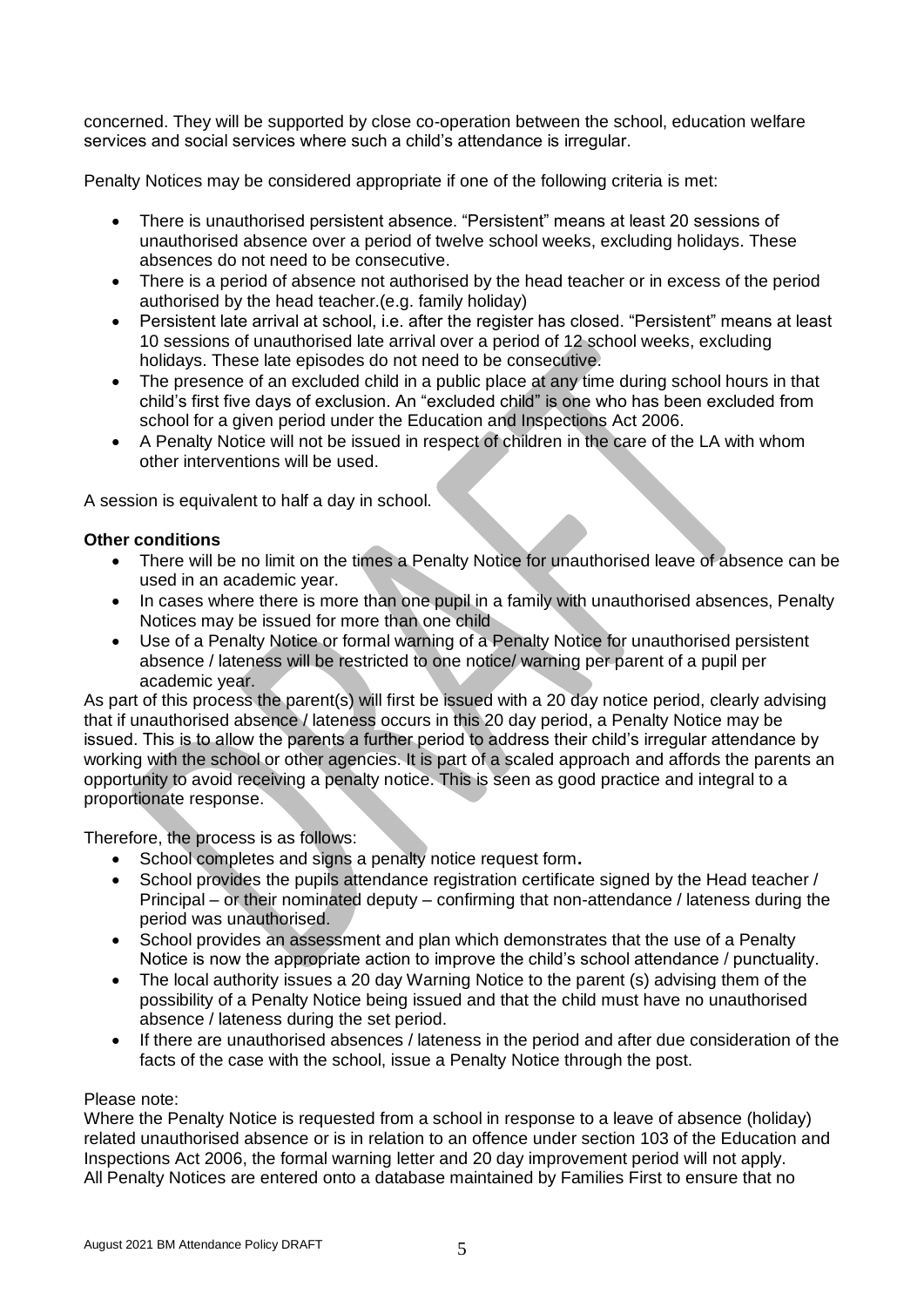duplicate Penalty Notices are issued.

Use of a Penalty Notice or formal warning of a Penalty Notice for unauthorised persistent absence / lateness will be restricted to one notice/ warning per parent of a pupil per academic year.

## **Payment of Penalty Notices:**

Arrangements for payment will be detailed on the Penalty Notice.

The penalty notice fine would be:

- £60 per parent per child if paid within 21 days, rising to
- £120 per parent per child if paid between 21 28 days.
- If the fine is not paid within 28 days you may be prosecuted under section 444 (1) of the Education Act 1996.

If prosecution takes place under section 444(1) of the Education Act 1996 the maximum fine is £1000 per parent per child. This reflects the seriousness of unauthorised absence from school.

The County Council retains any revenue from Penalty Notices to cover enforcement costs (collection or prosecuting in the event of non-payment).

#### **Non-payment of Penalty Notices:**

Non-payment of a Penalty Notice will result in the withdrawal of the Penalty Notice and will trigger the fast-track prosecution process under the provisions of section 444(1) of the Education Act 1996.

#### **Elective Home Education**

If school receives written notification from parents that they wish to home educate their child then we will inform the Local Authority of the decision to remove the child's name from the admissions register. Whilst school will not seek to prevent parents from choosing to electively home educate their child, neither will they seek to encourage them to do this – particularly as a way of avoiding exclusion or due to a poor attendance record. Prior to making a decision to Elective Home Educate, Parents are requested to contact Staffordshire County Councils Elective Home Education department;

<https://www.staffordshire.gov.uk/Education/Elective-home-education/Home.aspx>

# **Summary**

It is vital to a child's progress that they attend school as often as possible and that they are on time. There are strong and proven links between pupil attendance and educational achievement. Attendance of less than 95% (equivalent to 9.5 days or more absence in a school year) has been shown to compromise pupil attainment. An attendance of 90% is equivalent to missing 19 days or nearly 4 weeks from school in a year. Only 10% of pupils who are persistently absent from school achieve 5 A\*-C grades at GCSE.

Impact of absence:

90% attendance = 19 days off school 85% attendance = 29 days off school (a whole half term!) 80% attendance = 38 days off school 70% attendance = 57 days off school (a whole term!)